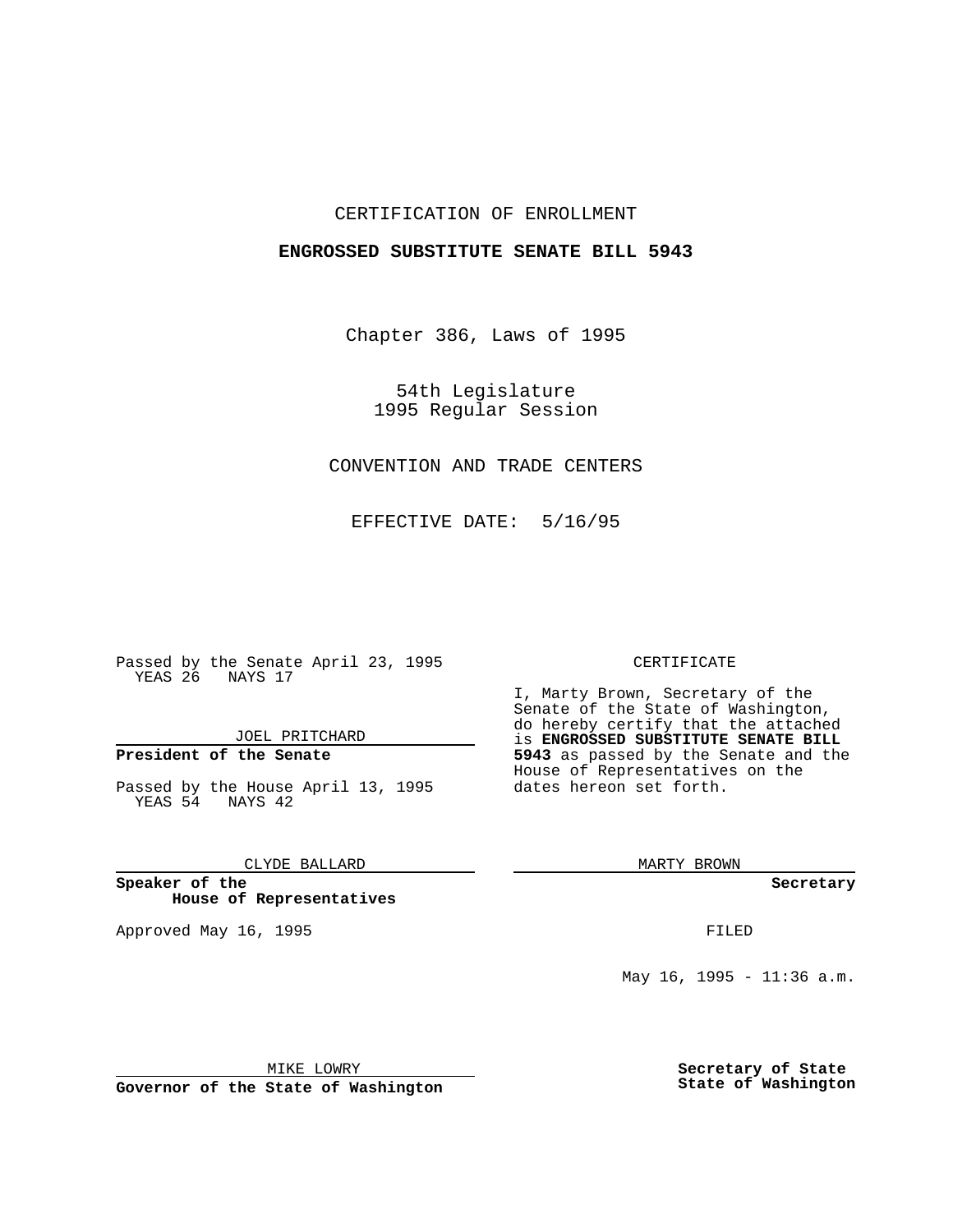# **ENGROSSED SUBSTITUTE SENATE BILL 5943** \_\_\_\_\_\_\_\_\_\_\_\_\_\_\_\_\_\_\_\_\_\_\_\_\_\_\_\_\_\_\_\_\_\_\_\_\_\_\_\_\_\_\_\_\_\_\_

\_\_\_\_\_\_\_\_\_\_\_\_\_\_\_\_\_\_\_\_\_\_\_\_\_\_\_\_\_\_\_\_\_\_\_\_\_\_\_\_\_\_\_\_\_\_\_

## AS AMENDED BY THE HOUSE

Passed Legislature - 1995 Regular Session

#### **State of Washington 54th Legislature 1995 Regular Session**

**By** Senate Committee on Ways & Means (originally sponsored by Senators Rinehart, Prince, Sheldon, Deccio and Kohl)

Read first time 03/06/95.

 AN ACT Relating to convention and trade centers; amending RCW 67.28.182, 67.28.240, 67.40.020, 67.40.040, 67.40.045, and 67.40.090; reenacting and amending RCW 67.28.180; adding new sections to chapter 67.40 RCW; repealing RCW 67.28.250; and declaring an emergency.

BE IT ENACTED BY THE LEGISLATURE OF THE STATE OF WASHINGTON:

 NEW SECTION. **Sec. 1.** (1) The governing body of a city, while not required by legislative mandate to do so, may, after July 1, 1995, by resolution or ordinance for the purposes authorized under sections 5 and 7 of this act, fix and impose a sales tax on the charge for rooms to be used for lodging by transients in accordance with the terms of chapter . . ., Laws of 1995 (this act). Such tax shall be collected from those persons who are taxable by the state under RCW 67.40.090, but only those taxable persons located within the boundaries of the city imposing the tax. The rate of such tax imposed by a city shall be two percent of the charge for rooms to be used for lodging by transients. Any such tax imposed under this section shall not be collected prior to January 1, 2000. The tax authorized under this section shall be levied and collected in the same manner as those taxes authorized under chapter 82.14 RCW. Penalties, receipts, abatements,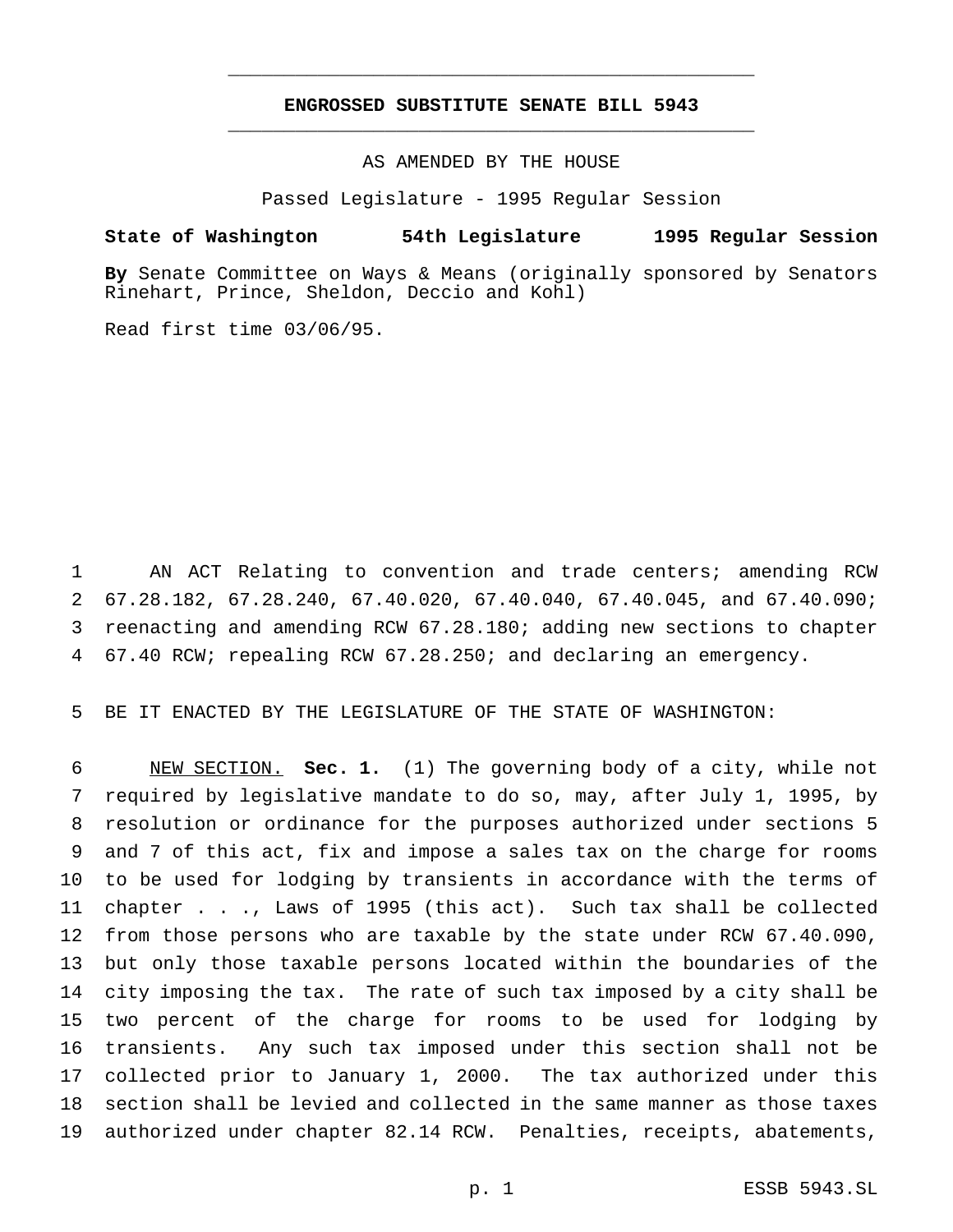refunds, and all other similar matters relating to the tax shall be as provided in chapter 82.08 RCW.

 (2) The tax levied under this section shall remain in effect and not be modified for that period for which the principal and interest obligations of state bonds issued to finance the expansion of the state convention and trade center under RCW 67.40.030 remain outstanding.

 (3) As used in this section, the term "city" means a municipality that has within its boundaries a convention and trade facility as defined in RCW 67.40.020.

 NEW SECTION. **Sec. 2.** When remitting sales tax receipts to the state under RCW 82.14.050, the city treasurer, or its designee, shall at the same time remit the sales taxes collected under section 1 of this act for the municipality. The sum so collected and paid over on behalf of the municipality shall be credited against the amount of the tax otherwise due to the state from those same taxpayers under RCW 82.08.020(1).

 NEW SECTION. **Sec. 3.** (1) The cities shall contract, prior to the effective date of a resolution or ordinance imposing a sales tax under section 1 of this act, the administration and collection of the local option sales tax to the state department of revenue at no cost to the municipality. The tax authorized by chapter . . ., Laws of 1995 (this act) which is collected by the department of revenue shall be deposited by the state into the account created under RCW 67.40.040 in the state treasury.

 (2) The sales tax authorized under section 1 of this act shall be due and payable in the same manner as those taxes authorized under RCW 82.14.030.

 NEW SECTION. **Sec. 4.** The state sales tax on construction performed under section 5 of this act collected by the department of revenue under chapter 82.08 RCW shall be deposited by the state into the account created under RCW 67.40.040 in the state treasury.

 NEW SECTION. **Sec. 5.** All taxes levied and collected under section 1 of this act shall be credited to the state convention and trade center account in the state treasury and used solely by the corporation formed under RCW 67.40.020 for the purpose of paying all or any part of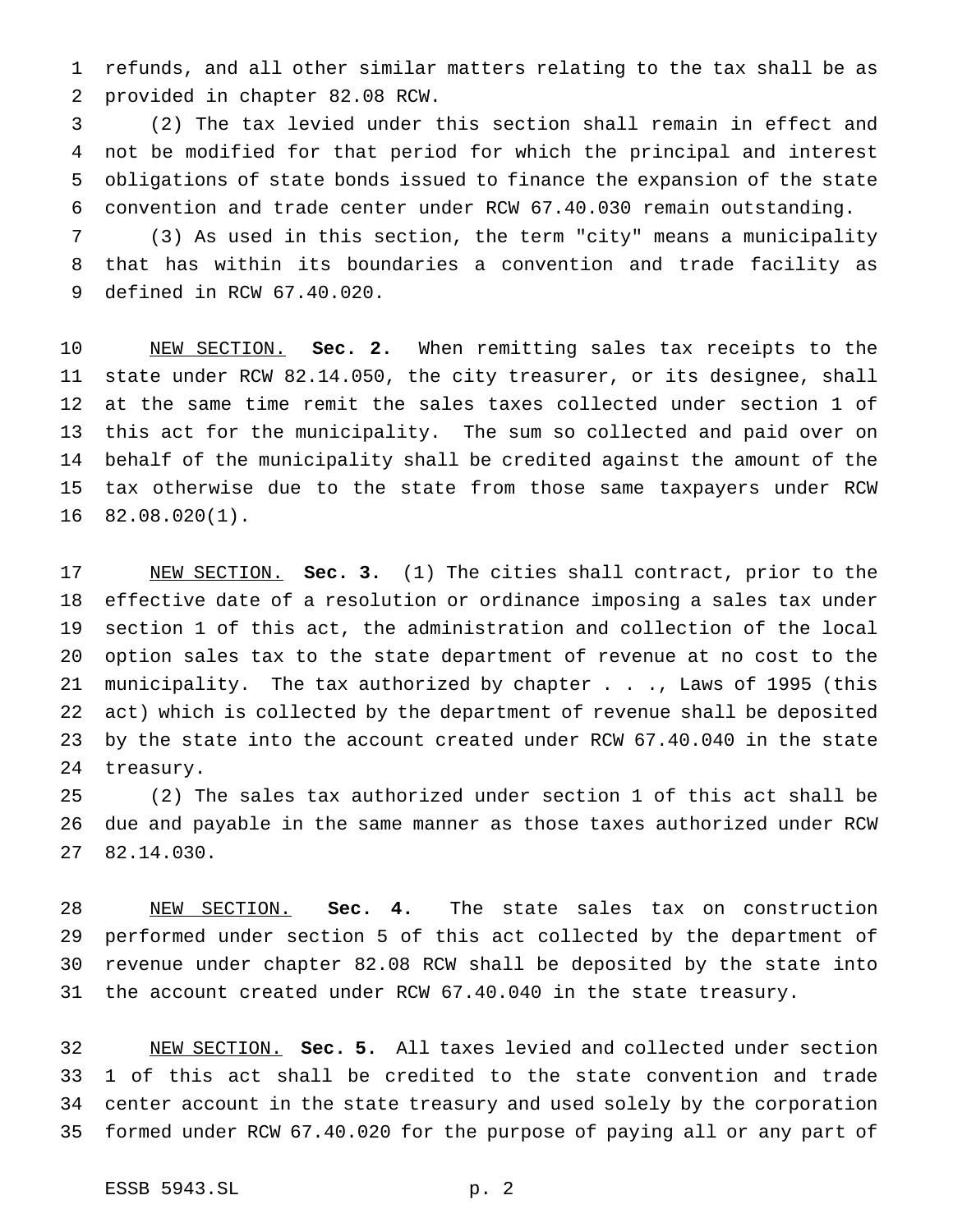the cost associated with: The financing, design, acquisition, construction, equipping, operating, maintaining, and reequipping of convention center facilities related to the expansion recommended by the convention center expansion and city facilities task force created under section 148, chapter 6, Laws of 1994 sp. sess.; the acquisition, construction, and relocation costs of replacement housing; and the repayment of loans and advances from the state, including loans authorized previously under this chapter, or to pay or secure the payment of all or part of the principal of or interest on any state bonds issued for purposes authorized under this chapter.

 NEW SECTION. **Sec. 6.** Upon the effective date of this act, the corporation may proceed with preliminary design and planning activities, environmental studies, and real estate appraisals for convention center improvements. No other expenditures may be made in support of the expansion project recommended by the convention center expansion and city facilities task force created under section 148, chapter 6, Laws of 1994 sp. sess. prior to acceptance by the board of directors of the corporation of an irrevocable commitment for funding from public or private participants consistent with the expansion development study task force recommendations report dated December 1994.

 NEW SECTION. **Sec. 7.** (1) Moneys received from any tax imposed under section 1 of this act shall be used for the purpose of providing funds to the corporation for the costs associated with paying all or any part of the cost associated with: The financing, design, acquisition, construction, equipping, operating, maintaining, and reequipping of convention center facilities; the acquisition, construction, and relocation costs of replacement housing; and repayment of loans and advances from the state, including loans authorized previously under this chapter, or to pay or secure the payment of all or part of the principal of or interest on any state bonds issued for purposes authorized under this chapter.

 (2) If any of the revenue from any local sales tax authorized under section 1 of this act shall have been encumbered or pledged by the state to secure the payment of any state bonds as authorized under RCW 67.40.030, then as long as that agreement or pledge shall be in effect, the legislature shall not withdraw from the municipality the authority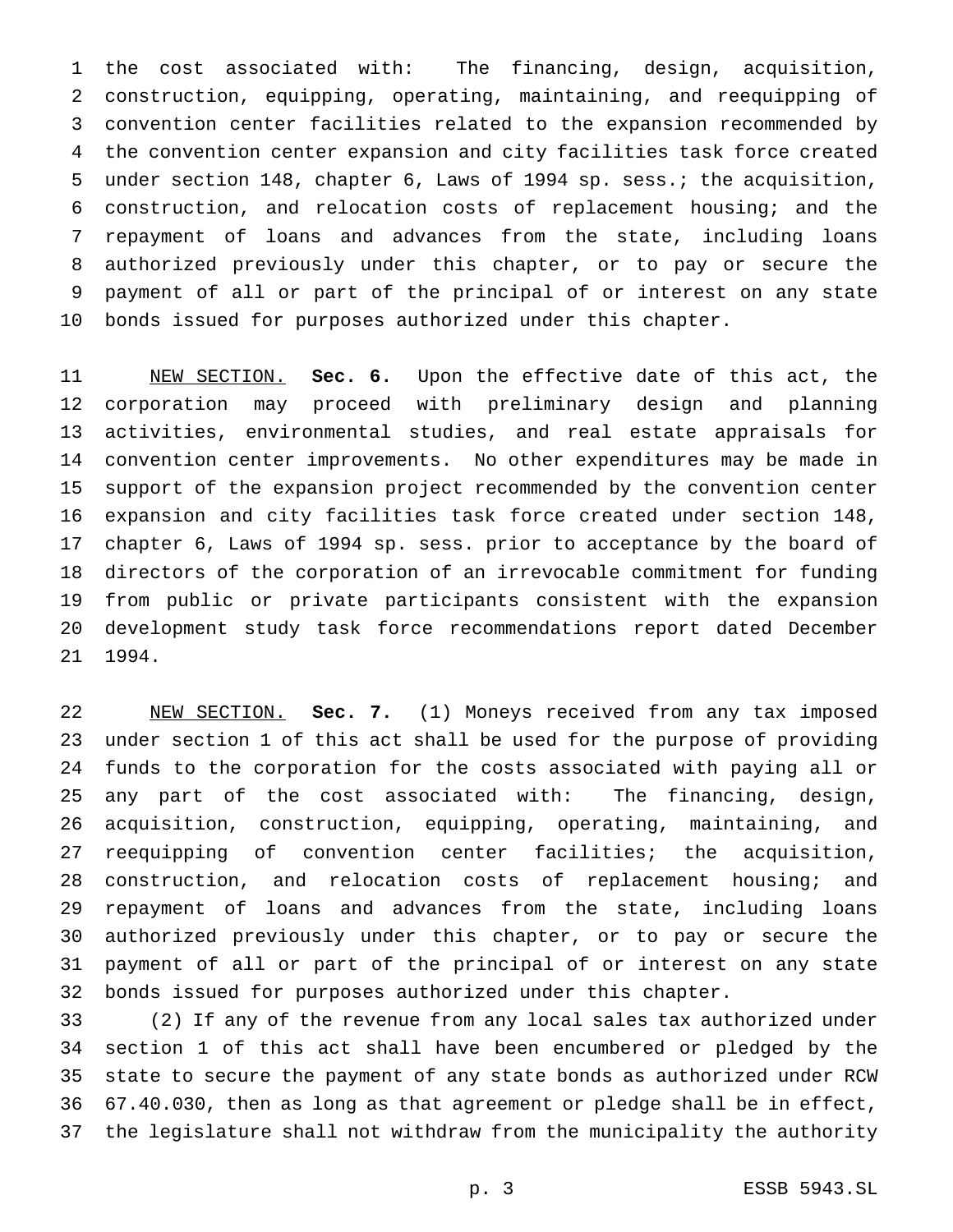to levy and collect the tax or the tax credit authorized under sections 1 and 2 of this act.

 **Sec. 8.** RCW 67.28.180 and 1991 c 363 s 139 and 1991 c 336 s 1 are each reenacted and amended to read as follows:

 (1) Subject to the conditions set forth in subsections (2) and (3) of this section, the legislative body of any county or any city, is authorized to levy and collect a special excise tax of not to exceed two percent on the sale of or charge made for the furnishing of lodging by a hotel, rooming house, tourist court, motel, trailer camp, and the granting of any similar license to use real property, as distinguished from the renting or leasing of real property: PROVIDED, That it shall be presumed that the occupancy of real property for a continuous period of one month or more constitutes a rental or lease of real property and not a mere license to use or to enjoy the same.

 (2) Any levy authorized by this section shall be subject to the following:

 (a) Any county ordinance or resolution adopted pursuant to this section shall contain, in addition to all other provisions required to conform to this chapter, a provision allowing a credit against the county tax for the full amount of any city tax imposed pursuant to this section upon the same taxable event.

 (b) In the event that any county has levied the tax authorized by this section and has, prior to June 26, 1975, either pledged the tax revenues for payment of principal and interest on city revenue or general obligation bonds authorized and issued pursuant to RCW 67.28.150 through 67.28.160 or has authorized and issued revenue or general obligation bonds pursuant to the provisions of RCW 67.28.150 through 67.28.160, such county shall be exempt from the provisions of (a) of this subsection, to the extent that the tax revenues are pledged for payment of principal and interest on bonds issued at any time pursuant to the provisions of RCW 67.28.150 through 67.28.160: PROVIDED, That so much of such pledged tax revenues, together with any investment earnings thereon, not immediately necessary for actual payment of principal and interest on such bonds may be used: (i) In any county with a population of one million or more, for repayment either of limited tax levy general obligation bonds or of any county fund or account from which a loan was made, the proceeds from the bonds or loan being used to pay for constructing, installing, improving, and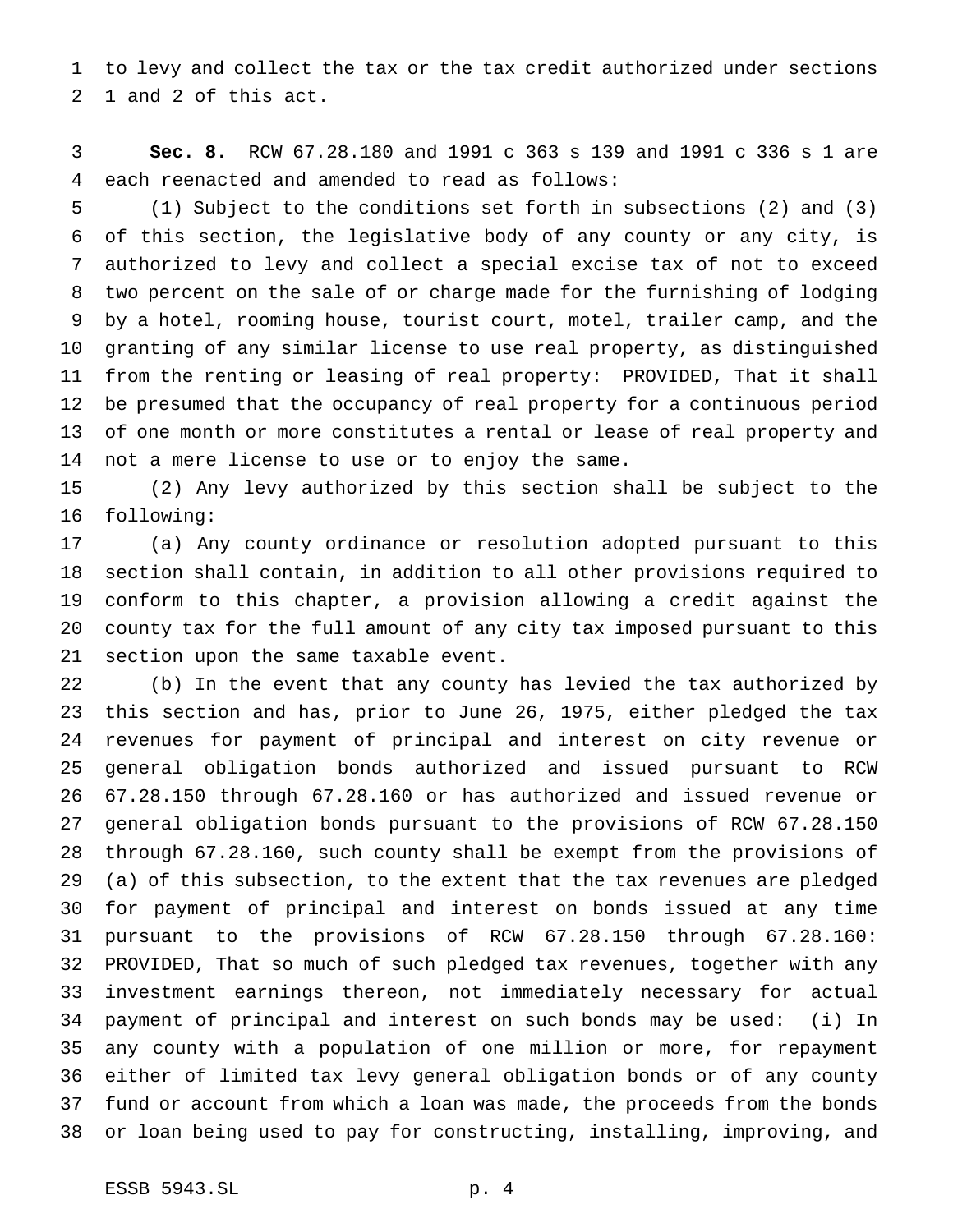equipping stadium capital improvement projects, and to pay for any engineering, planning, financial, legal and professional services incident to the development of such stadium capital improvement projects, regardless of the date the debt for such capital improvement projects was or may be incurred; or (ii) in other counties, for county- owned facilities for agricultural promotion. A county is exempt under this subsection in respect to city revenue or general obligation bonds issued after April 1, 1991, only if such bonds mature before January 1, 2013.

 As used in this subsection (2)(b), "capital improvement projects" may include, but not be limited to a stadium restaurant facility, restroom facilities, artificial turf system, seating facilities, parking facilities and scoreboard and information system adjacent to or within a county owned stadium, together with equipment, utilities, accessories and appurtenances necessary thereto. The stadium restaurant authorized by this subsection (2)(b) shall be operated by a private concessionaire under a contract with the county.

 (c) No city within a county exempt under subsection (2)(b) of this section may levy the tax authorized by this section so long as said county is so exempt: PROVIDED, That in the event that any city in such county has levied the tax authorized by this section and has, prior to June 26, 1975, authorized and issued revenue or general obligation bonds pursuant to the provisions of RCW 67.28.150 through 67.28.160, 24 such city may levy the tax so long as ((and to the extent that)) the tax revenues are pledged for payment of principal and interest on bonds issued at any time pursuant to the provisions of RCW 67.28.150 through 67.28.160.

 (3) Any levy authorized by this section by a county that has levied the tax authorized by this section and has, prior to June 26, 1975, either pledged the tax revenues for payment of principal and interest on city revenue or general obligation bonds authorized and issued pursuant to RCW 67.28.150 through 67.28.160 or has authorized and issued revenue or general obligation bonds pursuant to the provisions of RCW 67.28.150 through 67.28.160 shall be subject to the following: (a) Taxes collected under this section in any calendar year in excess of five million three hundred thousand dollars shall only be used as follows:

 (i) Seventy-five percent from January 1, 1992, through December 31, 2000, and seventy percent from January 1, 2001, through December 31,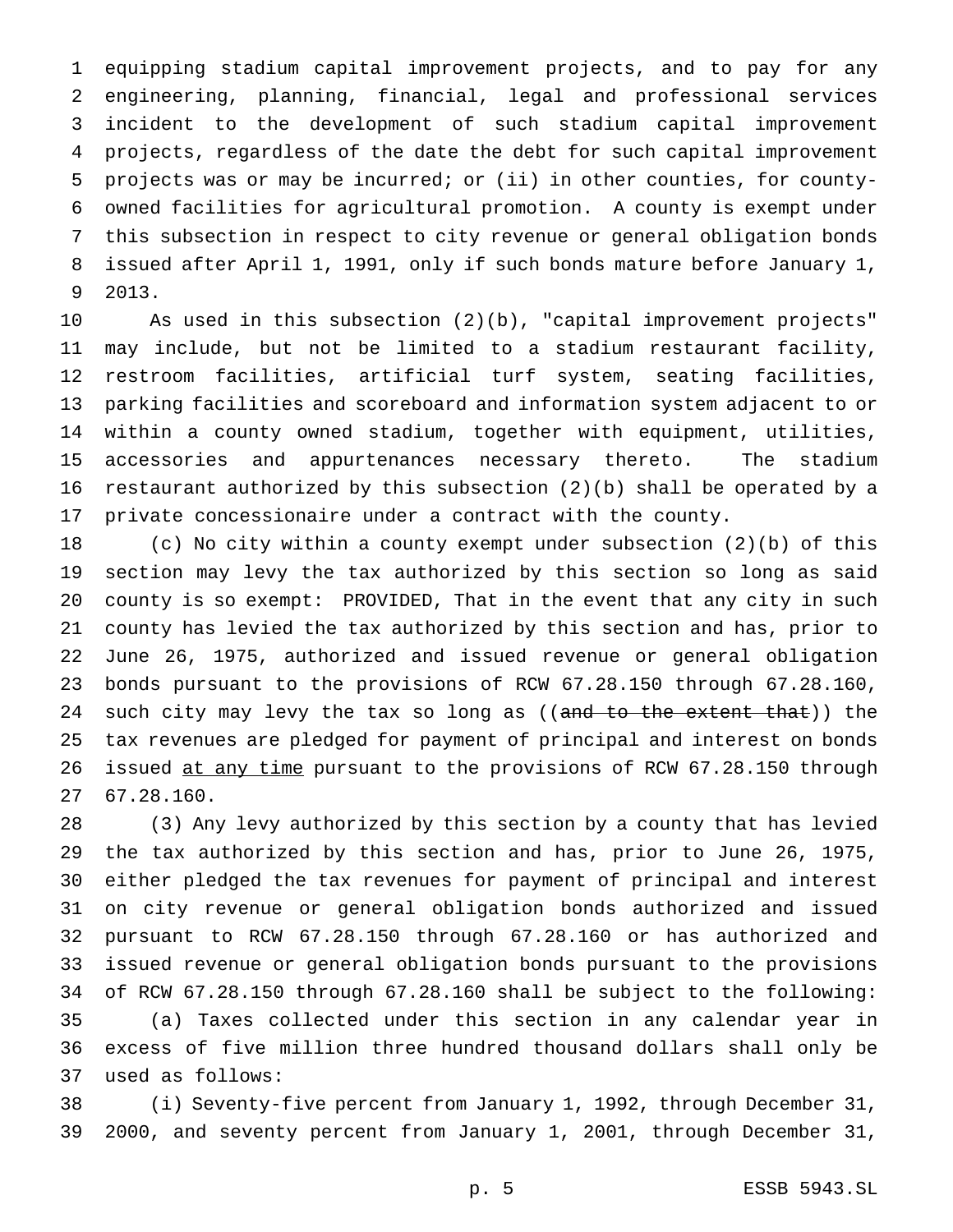2012, for art museums, cultural museums, heritage museums, the arts, and the performing arts. Moneys spent under this subsection (3)(a)(i) shall be used for the purposes of this subsection (3)(a)(i) in all parts of the county.

 (ii) Twenty-five percent from January 1, 1992, through December 31, 2000, and thirty percent from January 1, 2001, through December 31, 2012, for the following purposes and in a manner reflecting the following order of priority: Stadium capital improvements, as defined 9 in subsection (2)(b) of this section; acquisition of open space lands; youth sports activities; and tourism promotion.

 (b) At least seventy percent of moneys spent under (a)(i) of this subsection for the period January 1, 1992, through December 31, 2000, shall be used only for the purchase, design, construction, and remodeling of performing arts, visual arts, heritage, and cultural facilities, and for the purchase of fixed assets that will benefit art, heritage, and cultural organizations. For purposes of this subsection, fixed assets are tangible objects such as machinery and other equipment intended to be held or used for ten years or more. Moneys received under this subsection (3)(b) may be used for payment of principal and interest on bonds issued for capital projects. Qualifying organizations receiving moneys under this subsection (3)(b) must be financially stable and have at least the following:

(i) A legally constituted and working board of directors;

(ii) A record of artistic, heritage, or cultural accomplishments;

(iii) Been in existence and operating for at least two years;

 (iv) Demonstrated ability to maintain net current liabilities at less than thirty percent of general operating expenses;

 (v) Demonstrated ability to sustain operational capacity subsequent to completion of projects or purchase of machinery and equipment; and (vi) Evidence that there has been independent financial review of the organization.

 (c) At least forty percent of the revenues distributed pursuant to (a)(i) of this subsection for the period January 1, 2001, through December 31, 2012, shall be deposited in an account and shall be used to establish an endowment. Principal in the account shall remain permanent and irreducible. The earnings from investments of balances in the account may only be used for the purposes of (a)(i) of this subsection.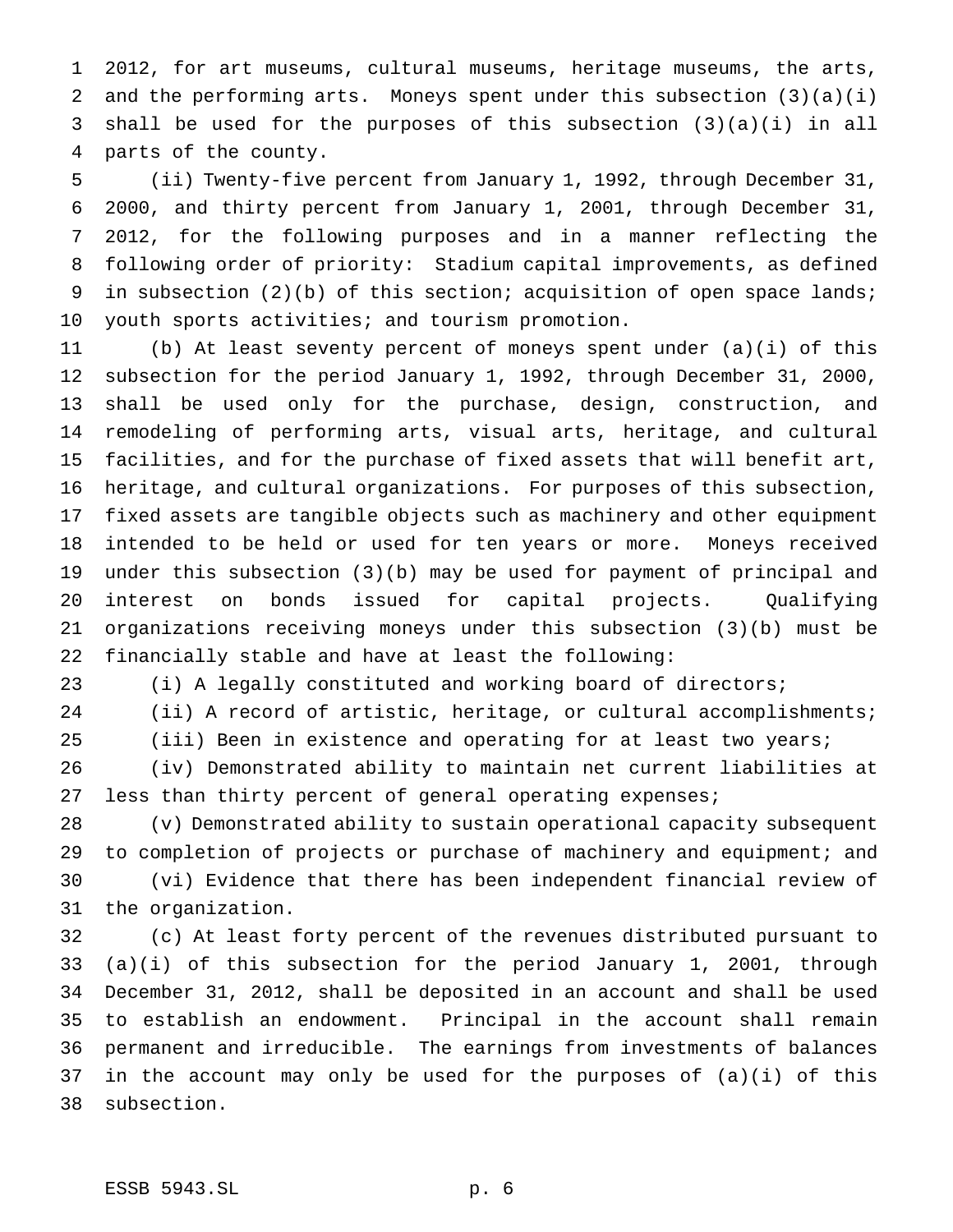(d) School districts and schools shall not receive revenues distributed pursuant to (a)(i) of this subsection.

 (e) Moneys distributed to art museums, cultural museums, heritage museums, the arts, and the performing arts, and moneys distributed for tourism promotion shall be in addition to and may not be used to replace or supplant any other funding by the legislative body of the county.

 (f) As used in this section, "tourism promotion" includes activities intended to attract visitors for overnight stays, arts, heritage, and cultural events, and recreational, professional, and amateur sports events. Moneys allocated to tourism promotion in a class AA county shall be allocated to nonprofit organizations formed for the express purpose of tourism promotion in the county. Such organizations shall use moneys from the taxes to promote events in all parts of the class AA county.

 (g) No taxes collected under this section may be used for the operation or maintenance of a public stadium that is financed directly or indirectly by bonds to which the tax is pledged. Expenditures for operation or maintenance include all expenditures other than expenditures that directly result in new fixed assets or that directly increase the capacity, life span, or operating economy of existing fixed assets.

 (h) No ad valorem property taxes may be used for debt service on bonds issued for a public stadium that is financed by bonds to which the tax is pledged, unless the taxes collected under this section are or are projected to be insufficient to meet debt service requirements on such bonds.

28 (i) If ((a substantial part of the operation and management of a 29 public stadium that is financed directly or indirectly by bonds to 30 which the tax is pledged is performed by a nonpublic entity or if)) a public stadium is sold that is financed directly or indirectly by bonds to which the tax is pledged, any bonds to which the tax is pledged shall be retired.

 (j) The county shall not lease a public stadium that is financed directly or indirectly by bonds to which the tax is pledged to, or authorize the use of the public stadium by, a professional major league sports franchise unless the sports franchise gives the right of first refusal to purchase the sports franchise, upon its sale, to local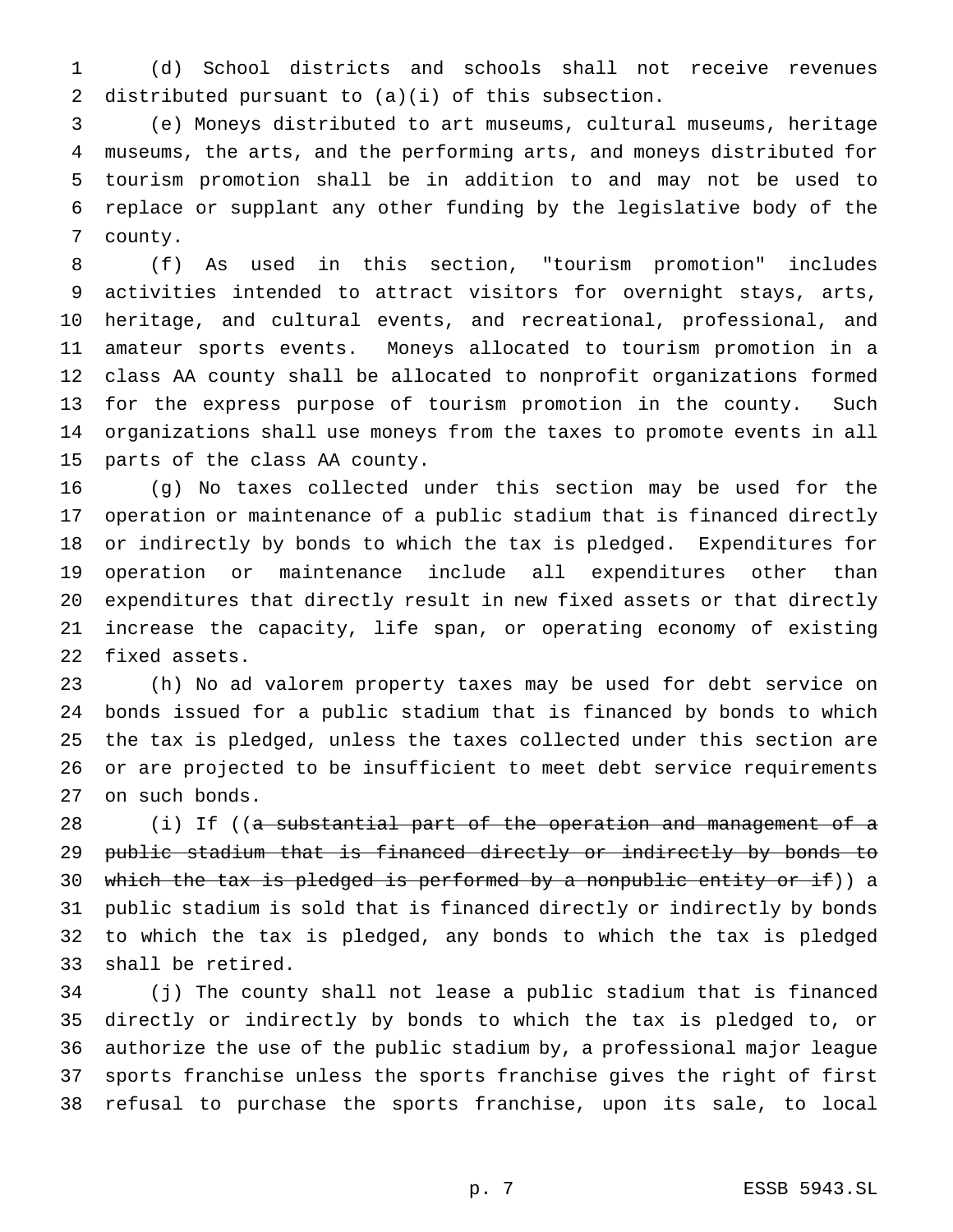government. This subsection (3)(j) does not apply to contracts in existence on April 1, 1986.

 If a court of competent jurisdiction declares any provision of this subsection (3) invalid, then that invalid provision shall be null and void and the remainder of this section is not affected.

 **Sec. 9.** RCW 67.28.182 and 1987 c 483 s 2 are each amended to read as follows:

8 (1) The legislative body of ((Pierce)) any county with a population 9 of over five hundred thousand but less than one million, within which 10 is a national park, and the ((councils)) legislative bodies of cities 11 in ((Pierce county)) these counties are each authorized to levy and 12 collect a special excise tax of not to exceed  $((two))$  five percent on the sale of or charge made for the furnishing of lodging by a hotel, rooming house, tourist court, motel, trailer camp, and the granting of any similar license to use real property, as distinguished from the renting or leasing of real property. For the purposes of this tax, it shall be presumed that the occupancy of real property for a continuous period of one month or more constitutes a rental or lease of real property and not a mere license to use or to enjoy the same.

 (2) Any county ordinance or resolution adopted under this section shall contain, in addition to all other provisions required to conform to this chapter, a provision allowing a credit against the county tax for the full amount of any city tax imposed under this section upon the same taxable event.

 (3) Any seller, as defined in RCW 82.08.010, who is required to collect any tax under this section shall pay over such tax to the county or city as provided in RCW 67.28.200. The deduction from state taxes under RCW 67.28.190 does not apply to taxes imposed under this section.

 (4) All taxes levied and collected under this section shall be credited to a special fund in the treasury of the county or city. Such 32 taxes shall be levied ((only)) as follows: (a) At least two percent 33 for the purpose of visitor and convention promotion and development, including marketing of local convention facilities; and (b) at least 35 three percent for the acquisition, construction, expansion, marketing, management, and financing of convention facilities, and facilities 37 necessary to support major tourism destination attractions that serve 38 a minimum of one million visitors per year. Until withdrawn for use,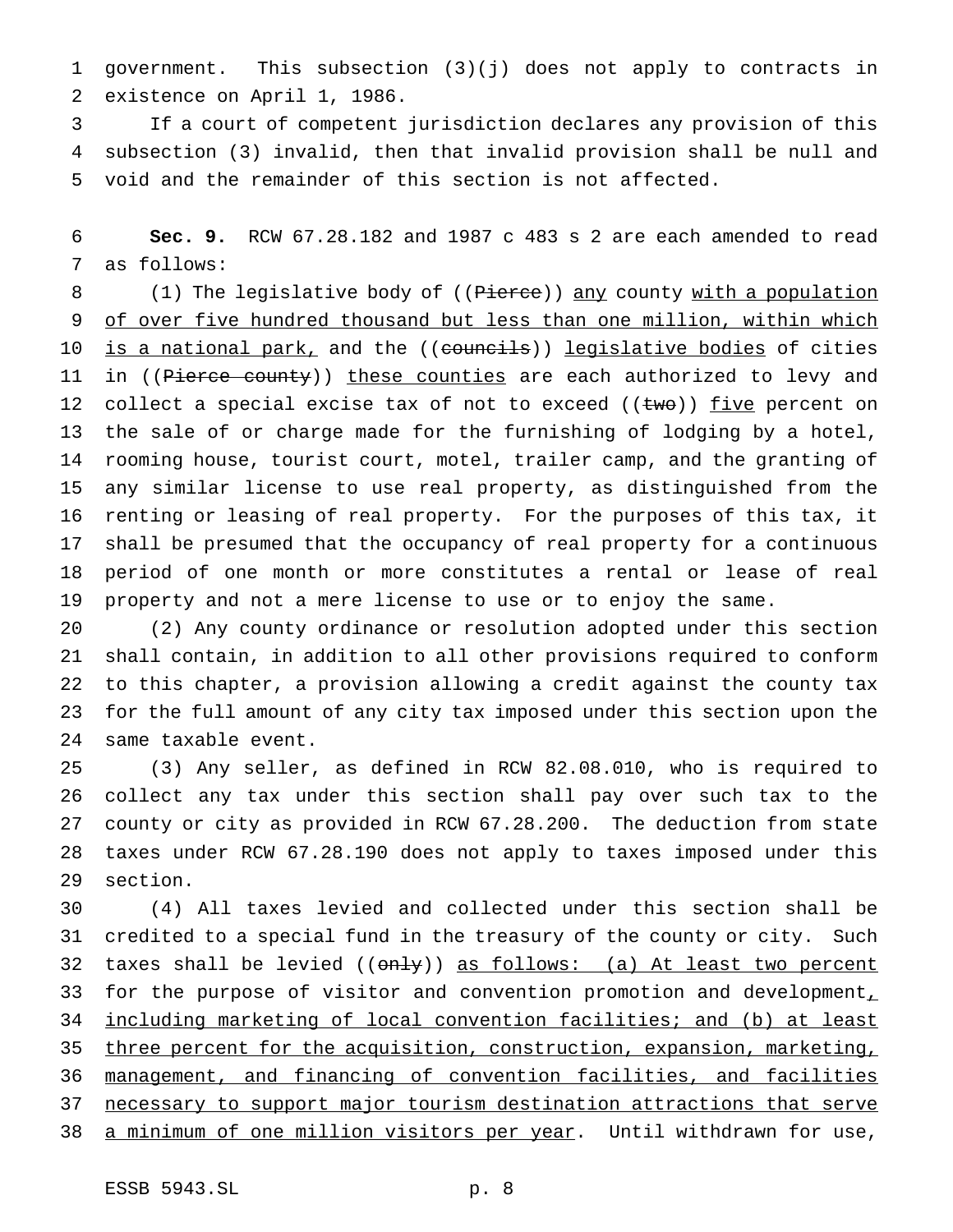the moneys accumulated in such fund may be invested in interest bearing securities by the county or city treasurer in any manner authorized by law.

 **Sec. 10.** RCW 67.28.240 and 1993 sp.s. c 16 s 3 are each amended to read as follows:

 (1) The legislative body of a county that qualified under RCW 67.28.180(2)(b) other than a county with a population of one million or more and the legislative bodies of cities in the qualifying county are each authorized to levy and collect a special excise tax of three percent on the sale of or charge made for the furnishing of lodging by a hotel, rooming house, tourist court, motel, trailer camp, and the granting of any similar license to use real property, as distinguished from the renting or leasing of real property. For the purposes of this tax, it shall be presumed that the occupancy of real property for a continuous period of one month or more constitutes a rental or lease of real property and not a mere license to use or to enjoy the same.

17 (2) No ((city may impose the special excise tax authorized in subsection (1) of this section during the time the city is imposing the 19 tax under RCW 67.28.180, and no)) county may impose the special excise tax authorized in subsection (1) of this section until such time as those cities within the county containing at least one-half of the total incorporated population have imposed the tax.

 (3) Any county ordinance or resolution adopted under this section shall contain, in addition to all other provisions required to conform to this chapter, a provision allowing a credit against the county tax for the full amount of any city tax imposed under this section upon the same taxable event.

 (4) Any seller, as defined in RCW 82.08.010, who is required to collect any tax under this section shall pay over such tax to the county or city as provided in RCW 67.28.200. The deduction from state taxes under RCW 67.28.190 does not apply to taxes imposed under this section.

 NEW SECTION. **Sec. 11.** RCW 67.28.250 and 1992 c 156s2& 1988 ex.s. c 1 s 22 are each repealed.

 **Sec. 12.** RCW 67.40.020 and 1993 c 500 s 9 are each amended to read as follows: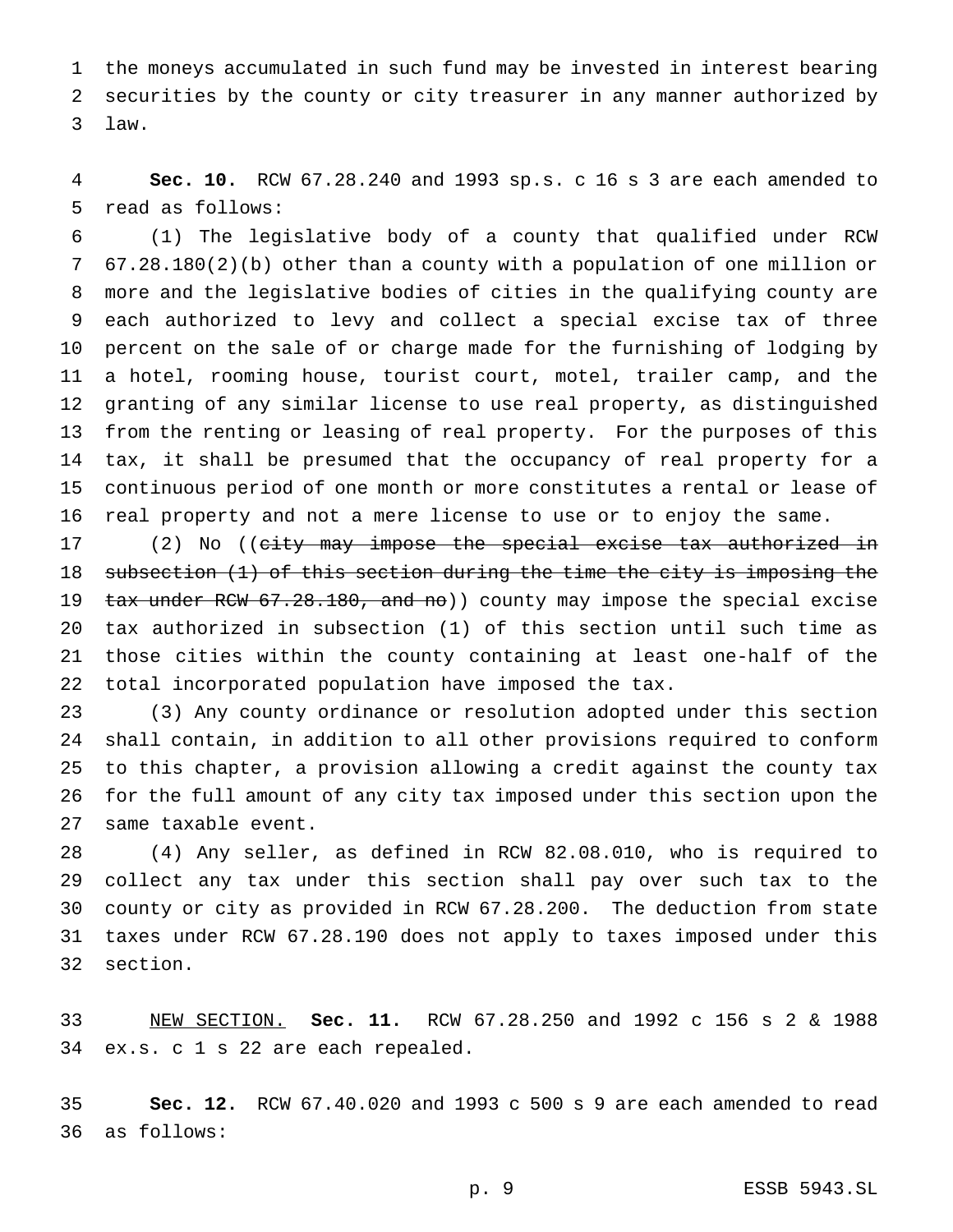(1) The governor is authorized to form a public nonprofit corporation in the same manner as a private nonprofit corporation is formed under chapter 24.03 RCW. The public corporation shall be an instrumentality of the state and have all the powers and be subject to the same restrictions as are permitted or prescribed to private nonprofit corporations, but shall exercise those powers only for carrying out the purposes of this chapter and those purposes necessarily implied therefrom. The governor shall appoint a board of nine directors for the corporation who shall serve terms of six years, except that two of the original directors shall serve for two years and two of the original directors shall serve for four years. After January 1, 1991, at least one position on the board shall be filled by a member representing management in the hotel or motel industry subject to taxation under RCW 67.40.090. The directors may provide for the 15 payment of their expenses. The corporation may ((cause a state convention and trade center with an overall size of approximately three hundred thousand square feet to be designed and constructed on a site 18 in the city of Seattle. In acquiring, designing, and constructing the state convention and trade center, the corporation shall consider the recommendations and proposals issued on December 11, 1981, by the joint 21 select committee on the state convention and trade center)) acquire, 22 construct, expand, and improve the state convention and trade center 23 within the city of Seattle. Notwithstanding the provisions of 24 subsection (2) of this section, the corporation may acquire, lease, 25 sell, or otherwise encumber property rights, including but not limited 26 to development or condominium rights, deemed by the corporation as necessary for facility expansion.

 (2) The corporation may acquire and transfer real and personal property by lease, sublease, purchase, or sale, and further acquire property by condemnation of privately owned property or rights to and interests in such property pursuant to the procedure in chapter 8.04 RCW. However, acquisitions and transfers of real property, other than by lease, may be made only if the acquisition or transfer is approved by the director of financial management in consultation with the 35 chairpersons of the appropriate fiscal committees ((on ways and means)) of the senate and house of representatives. The corporation may accept gifts or grants, request the financing provided for in RCW 67.40.030, cause the state convention and trade center facilities to be constructed, and do whatever is necessary or appropriate to carry out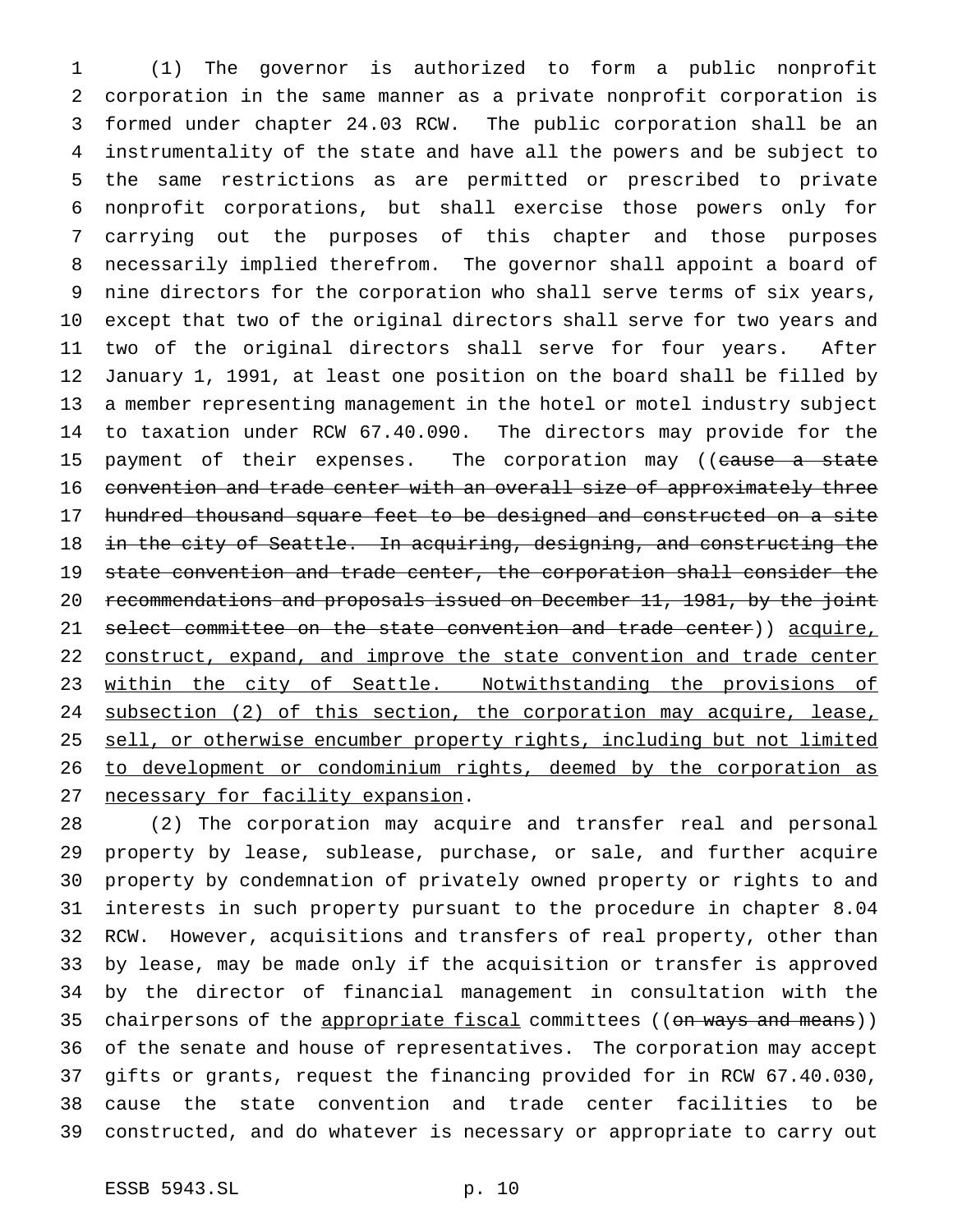those purposes. Upon approval by the director of financial management 2 in consultation with the chairpersons of the ((ways and means)) 3 appropriate fiscal committees of the house of representatives and the senate, the corporation may enter into lease and sublease contracts for a term exceeding the fiscal period in which these lease and sublease contracts are made. The terms of sale or lease of properties acquired by the corporation on February 9, 1987, pursuant to the property purchase and settlement agreement entered into by the corporation on June 12, 1986, including the McKay parcel which the corporation is contractually obligated to sell under that agreement, shall also be subject to the approval of the director of financial management in 12 consultation with the chairpersons of the ((ways and means)) 13 appropriate fiscal committees of the house of representatives and the senate. No approval by the director of financial management is required for leases of individual retail space, meeting rooms, or convention-related facilities. In order to allow the corporation flexibility to secure appropriate insurance by negotiation, the corporation is exempt from RCW 48.30.270. The corporation shall maintain, operate, promote, and manage the state convention and trade center.

 (3) In order to allow the corporation flexibility in its personnel policies, the corporation is exempt from chapter 41.06 RCW, chapter 41.05 RCW, RCW 43.01.040 through 43.01.044, chapter 41.04 RCW and chapter 41.40 RCW.

 **Sec. 13.** RCW 67.40.040 and 1991 sp.s. c 13 s 11 are each amended to read as follows:

 (1) The proceeds from the sale of the bonds authorized in RCW  $67.40.030$ , proceeds of the  $((\text{tax}))$  taxes imposed under RCW  $67.40.090$ 29 and section 1 of this act, and all other moneys received by the state convention and trade center from any public or private source which are intended to fund the acquisition, design, construction, expansion, exterior cleanup and repair of the Eagles building, conversion of various retail and other space to meeting rooms, purchase of the land and building known as the McKay Parcel, development of low-income 35 housing, or renovation of the center, and those expenditures authorized under section 5 of this act shall be deposited in the state convention and trade center account hereby created in the state treasury and in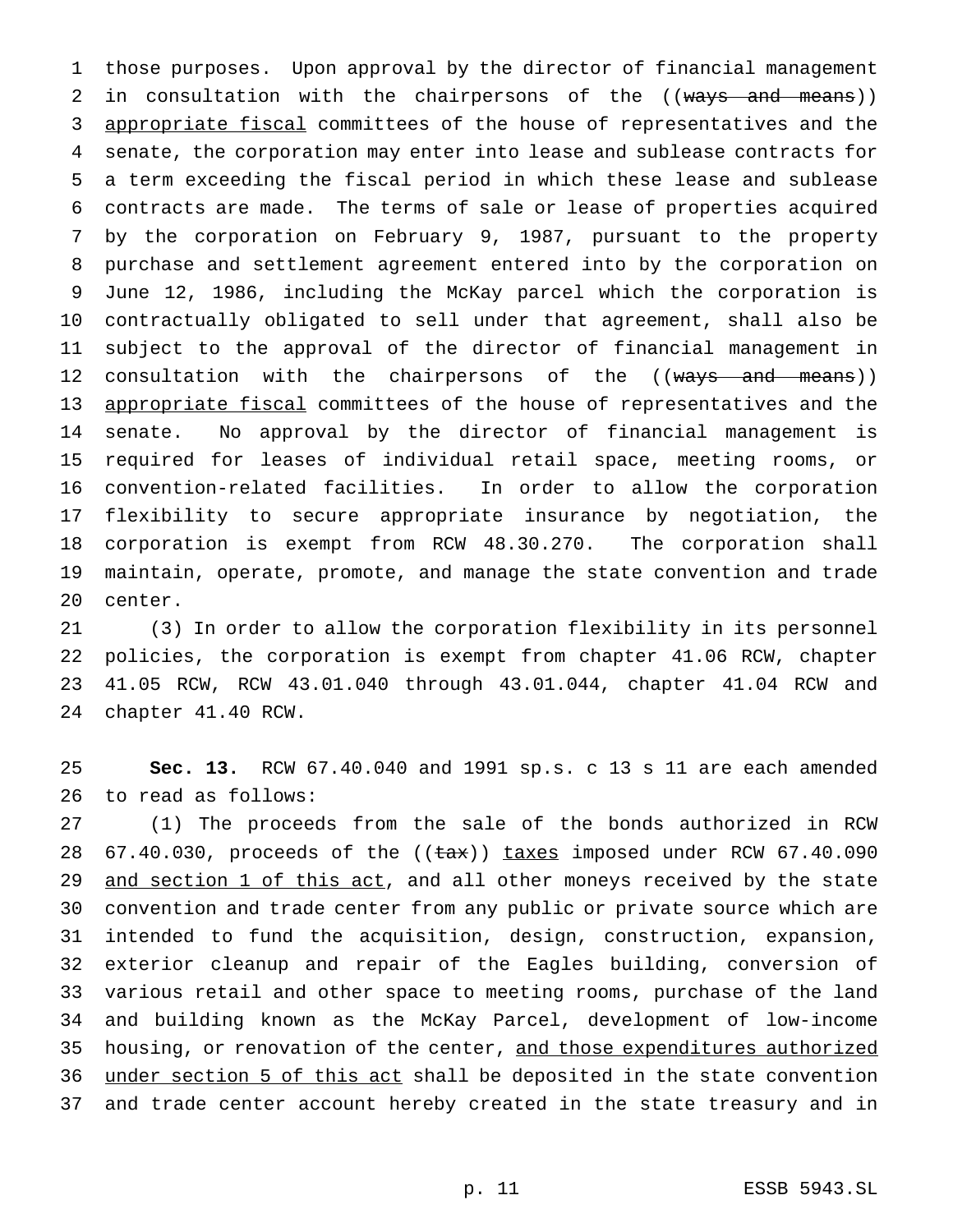such subaccounts as are deemed appropriate by the directors of the corporation.

 (2) Moneys in the account, including unanticipated revenues under RCW 43.79.270, shall be used exclusively for the following purposes in the following priority:

 (a) For reimbursement of the state general fund under RCW 67.40.060;

(b) After appropriation by statute:

 (i) For payment of expenses incurred in the issuance and sale of the bonds issued under RCW 67.40.030;

11 (ii) For expenditures authorized in section 5 of this act;

12 (iii) For acquisition, design, and construction of the state 13 convention and trade center; and

 $((\overrightarrow{\text{iii}}))$  (iv) For reimbursement of any expenditures from the state general fund in support of the state convention and trade center; and (c) For transfer to the state convention and trade center operations account.

 (3) The corporation shall identify with specificity those facilities of the state convention and trade center that are to be financed with proceeds of general obligation bonds, the interest on which is intended to be excluded from gross income for federal income tax purposes. The corporation shall not permit the extent or manner of private business use of those bond-financed facilities to be inconsistent with treatment of such bonds as governmental bonds under applicable provisions of the Internal Revenue Code of 1986, as amended. (4) In order to ensure consistent treatment of bonds authorized under RCW 67.40.030 with applicable provisions of the Internal Revenue Code of 1986, as amended, and notwithstanding RCW 43.84.092, investment 29 earnings on bond proceeds deposited in the state convention and trade 30 center account in the state treasury shall be retained in the account, 31 and shall be expended by the corporation for the purposes authorized 32 under chapter . . ., Laws of 1995 (this act) and in a manner consistent with applicable provisions of the Internal Revenue Code of 1986, as 34 amended.

 **Sec. 14.** RCW 67.40.045 and 1993 sp.s. c 12 s 9 are each amended to read as follows:

 (1) The director of financial management, in consultation with the 38 chairpersons of the ((ways and means)) appropriate fiscal committees of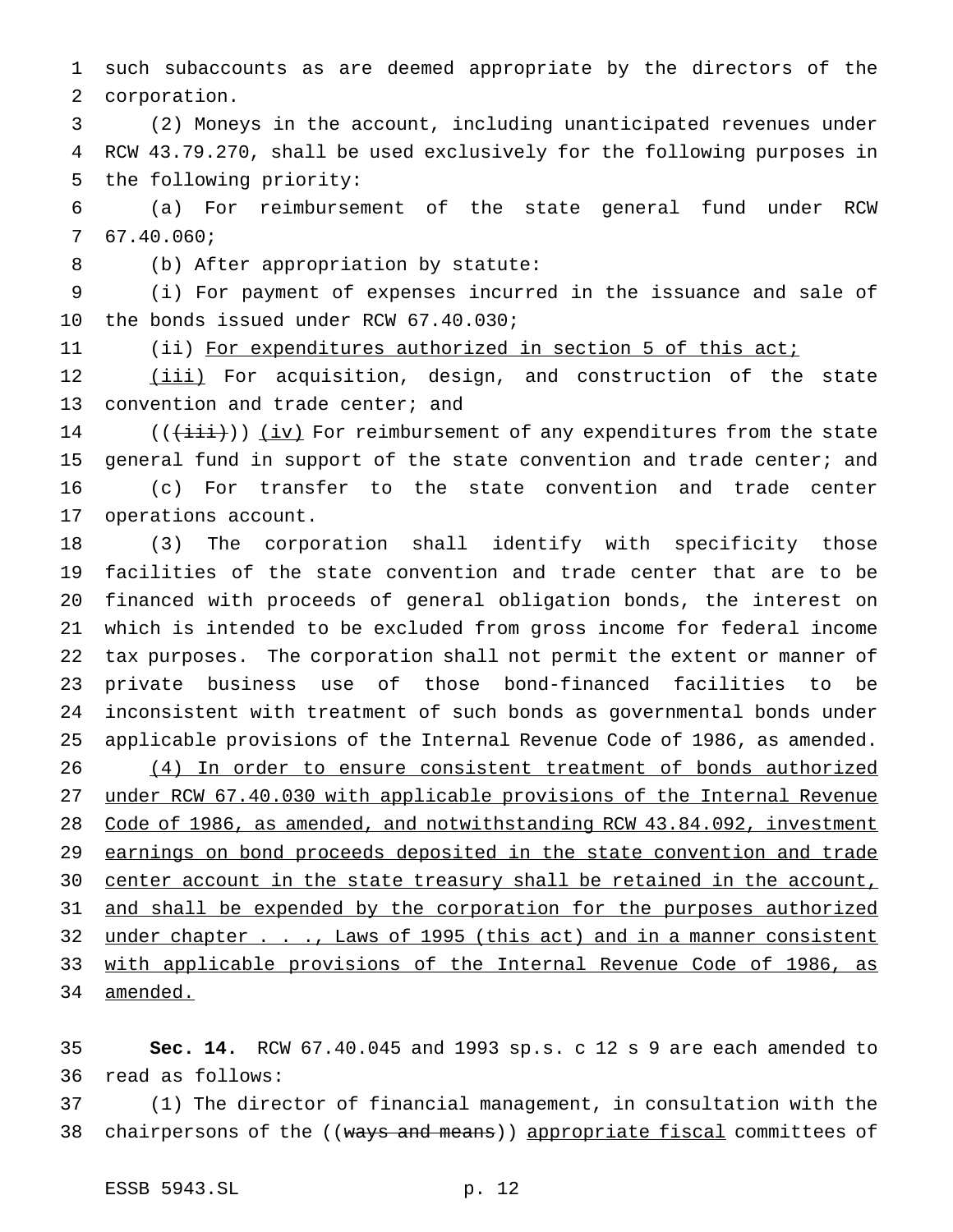the senate and house of representatives, may authorize temporary borrowing from the state treasury for the purpose of covering cash deficiencies in the state convention and trade center account resulting from project completion costs. Subject to the conditions and limitations provided in this section, lines of credit may be authorized at times and in amounts as the director of financial management determines are advisable to meet current and/or anticipated cash deficiencies. Each authorization shall distinctly specify the maximum amount of cash deficiency which may be incurred and the maximum time period during which the cash deficiency may continue. The total amount of borrowing outstanding at any time shall never exceed the lesser of: (a) \$58,275,000; or

 (b) An amount, as determined by the director of financial management from time to time, which is necessary to provide for payment of project completion costs.

 (2) Unless the due date under this subsection is extended by statute, all amounts borrowed under the authority of this section shall 18 be repaid to the state treasury by June 30, ((1997)) 1999, together with interest at a rate determined by the state treasurer to be equivalent to the return on investments of the state treasury during the period the amounts are borrowed. Borrowing may be authorized from any excess balances in the state treasury, except the agricultural permanent fund, the Millersylvania park permanent fund, the state university permanent fund, the normal school permanent fund, the permanent common school fund, and the scientific permanent fund.

(3) As used in this section, "project completion" means:

 (a) All remaining development, construction, and administrative costs related to completion of the convention center; and

 (b) Costs of the McKay building demolition, Eagles building rehabilitation, development of low-income housing, and construction of rentable retail space and an operable parking garage.

 (4) It is the intent of the legislature that project completion costs be paid ultimately from the following sources:

 (a) \$29,250,000 to be received by the corporation under an agreement and settlement with Industrial Indemnity Co.;

 (b) \$1,070,000 to be received by the corporation as a contribution from the city of Seattle;

 (c) \$20,000,000 from additional general obligation bonds to be repaid from the special excise tax under RCW 67.40.090;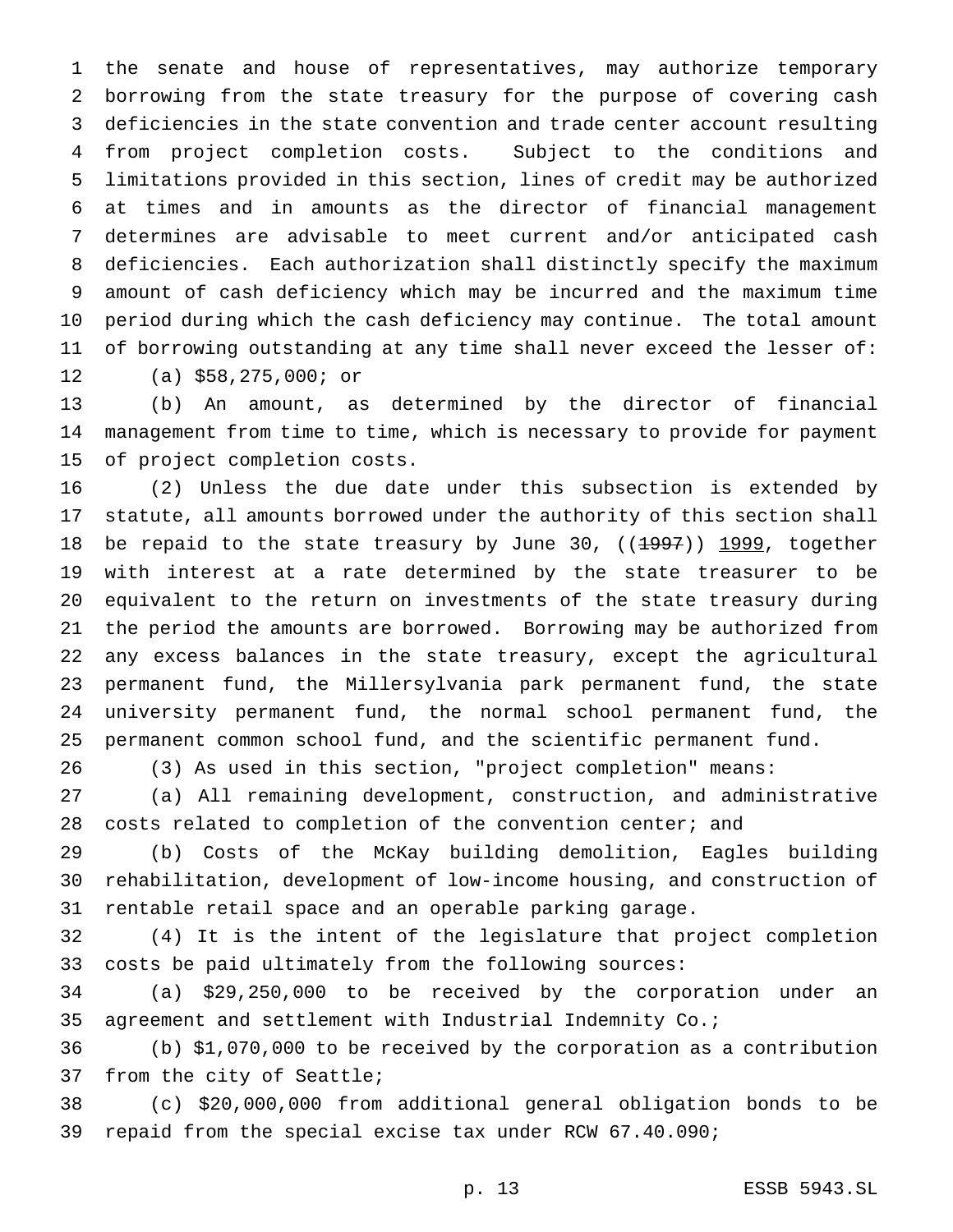(d) \$4,765,000 for contingencies and project reserves from additional general obligation bonds to be repaid from the special excise tax under RCW 67.40.090;

 (e) \$13,000,000 for conversion of various retail and other space to meeting rooms, from additional general obligation bonds to be repaid from the special excise tax under RCW 67.40.090;

 (f) \$13,300,000 for expansion at the 900 level of the facility, from additional general obligation bonds to be repaid from the special excise tax under RCW 67.40.090;

 (g) \$10,400,000 for purchase of the land and building known as the McKay Parcel, for development of low-income housing, for development, construction, and administrative costs related to completion of the state convention and trade center, including settlement costs related to construction litigation, and for partially refunding obligations under the parking garage revenue note issued by the corporation to Industrial Indemnity Company in connection with the agreement and settlement identified in (a) of this subsection, from additional general obligation bonds to be repaid from the special excise tax under RCW 67.40.090. All proceeds from any sale of the McKay parcel shall be deposited in the state convention and trade center account and shall not be expended without appropriation by law;

 (h) \$300,000 for Eagles building exterior cleanup and repair, from additional general obligation bonds to be repaid from the special excise tax under RCW 67.40.090; and

 (i) The proceeds of the sale of any properties owned by the state convention and trade center that are not planned for use for state convention and trade center operations, with the proceeds to be used for development, construction, and administrative costs related to completion of the state convention and trade center, including settlement costs related to construction litigation.

 (5) The borrowing authority provided in this section is in addition to the authority to borrow from the general fund to meet the bond retirement and interest requirements set forth in RCW 67.40.060. To the extent the specific conditions and limitations provided in this section conflict with the general conditions and limitations provided for temporary cash deficiencies in RCW 43.88.260 (section 7, chapter 502, Laws of 1987), the specific conditions and limitations in this section shall govern.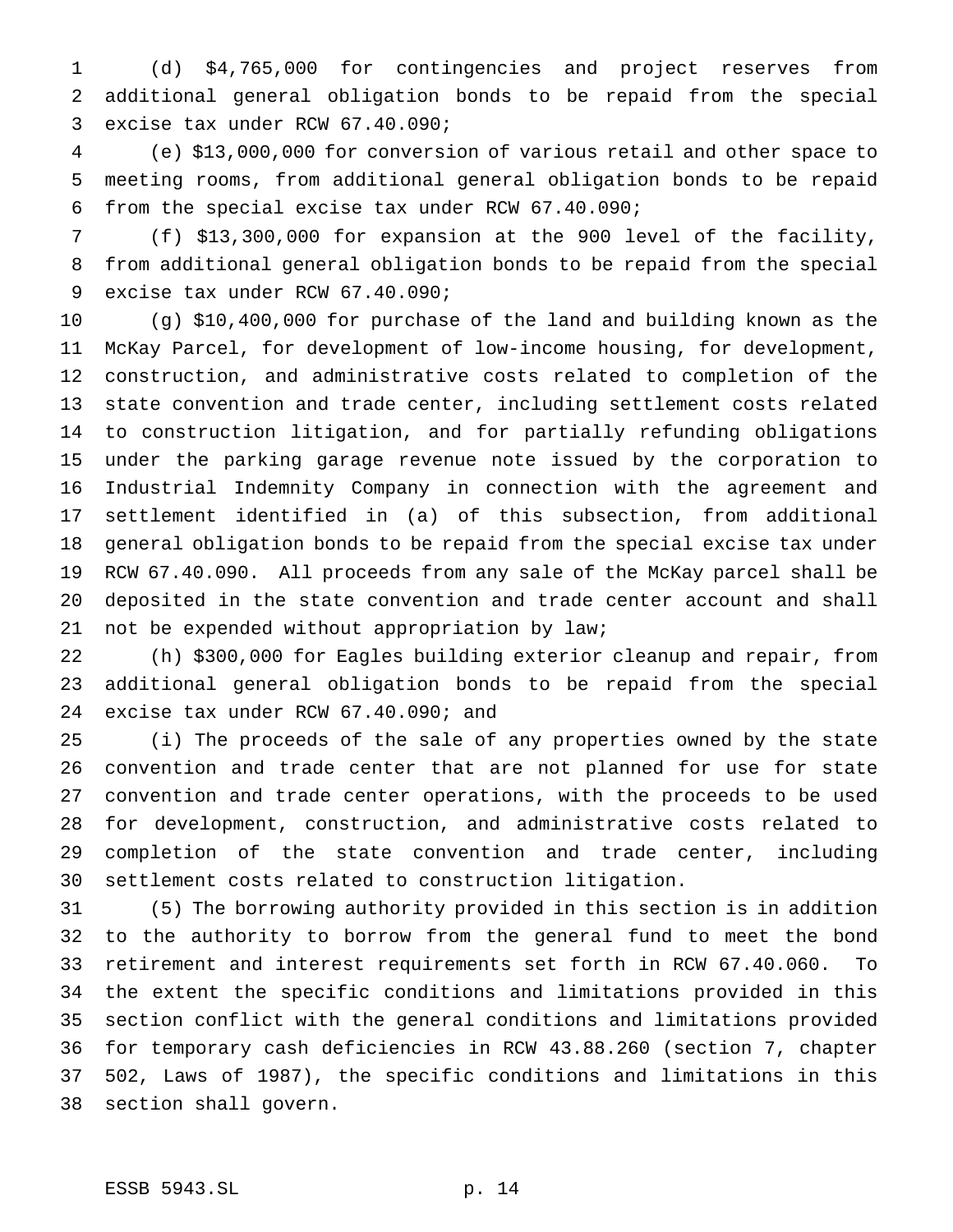(6) For expenditures authorized under section 5 of this act, the corporation may use the proceeds of the special excise tax authorized under RCW 67.40.090, the sales tax authorized under section 1 of this 4 act, contributions to the corporation from public or private participants, and investment earnings on any of the funds listed in this subsection.

 **Sec. 15.** RCW 67.40.090 and 1991 c 2 s 3 are each amended to read as follows:

 (1) Commencing April 1, 1982, there is imposed, and the department of revenue shall collect, in King county a special excise tax on the sale of or charge made for the furnishing of lodging by a hotel, rooming house, tourist court, motel, or trailer camp, and the granting of any similar license to use real property, as distinguished from the renting or leasing of real property, except that no such tax may be levied on any premises having fewer than sixty lodging units. It shall be presumed that the occupancy of real property for a continuous period of one month or more constitutes rental or lease of real property and not a mere license to use or enjoy the same. The legislature on behalf of the state pledges to maintain and continue this tax until the bonds authorized by this chapter are fully redeemed, both principal and interest.

 (2) The rate of the tax imposed under this section shall be as provided in this subsection.

 (a) From April 1, 1982, through December 31, 1982, inclusive, the rate shall be three percent in the city of Seattle and two percent in King county outside the city of Seattle.

 (b) From January 1, 1983, through June 30, 1988, inclusive, the rate shall be five percent in the city of Seattle and two percent in King county outside the city of Seattle.

 (c) From July 1, 1988, through December 31, 1992, inclusive, the rate shall be six percent in the city of Seattle and two and four-tenths percent in King county outside the city of Seattle.

33 (d) From January 1, 1993, and until ((the change date)) bonds and all other borrowings authorized under RCW 67.40.030 are retired, the rate shall be seven percent in the city of Seattle and two and eight-tenths percent in King county outside the city of Seattle.

 (e) Except as otherwise provided in (d) of this subsection, on and after the change date, the rate shall be six percent in the city of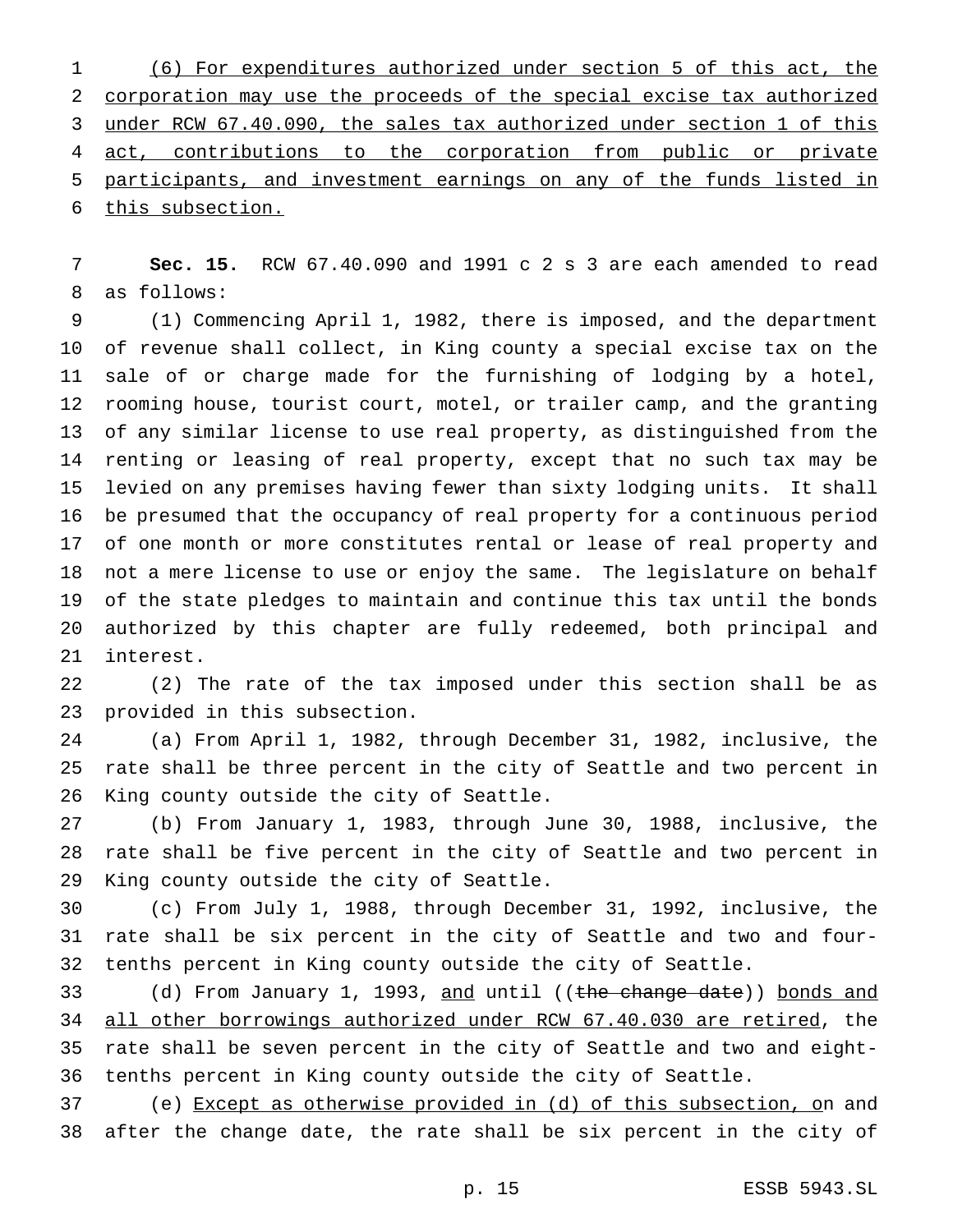Seattle and two and four-tenths percent in King county outside the city of Seattle.

 (f) As used in this section, "change date" means the October 1st next occurring after certification occurs under (g) of this subsection. (g) On August 1st of 1998 and of each year thereafter until certification occurs under this subsection, the state treasurer shall determine whether seventy-one and forty-three one-hundredths percent of the revenues actually collected and deposited with the state treasurer for the tax imposed under this section during the twelve months ending June 30th of that year, excluding penalties and interest, exceeds the amount actually paid in debt service during the same period for bonds issued under RCW 67.40.030 by at least two million dollars. If so, the state treasurer shall so certify to the department of revenue.

 (3) The proceeds of the special excise tax shall be deposited as provided in this subsection.

 (a) Through June 30, 1988, inclusive, all proceeds shall be deposited in the state convention and trade center account.

 (b) From July 1, 1988, through December 31, 1992, inclusive, eighty-three and thirty-three one-hundredths percent of the proceeds shall be deposited in the state convention and trade center account. The remainder shall be deposited in the state convention and trade center operations account.

 (c) From January 1, 1993, until the change date, eighty-five and seventy-one-hundredths percent of the proceeds shall be deposited in the state convention and trade center account. The remainder shall be deposited in the state convention and trade center operations account.

 (d) On and after the change date, eighty-three and thirty-three one-hundredths percent of the proceeds shall be deposited in the state convention and trade center account. The remainder shall be deposited in the state convention and trade center operations account.

 (4) Chapter 82.32 RCW applies to the tax imposed under this section.

 NEW SECTION. **Sec. 16.** Sections 1 through 7 of this act are each added to chapter 67.40 RCW.

 NEW SECTION. **Sec. 17.** If any provision of this act or its application to any person or circumstance is held invalid, the